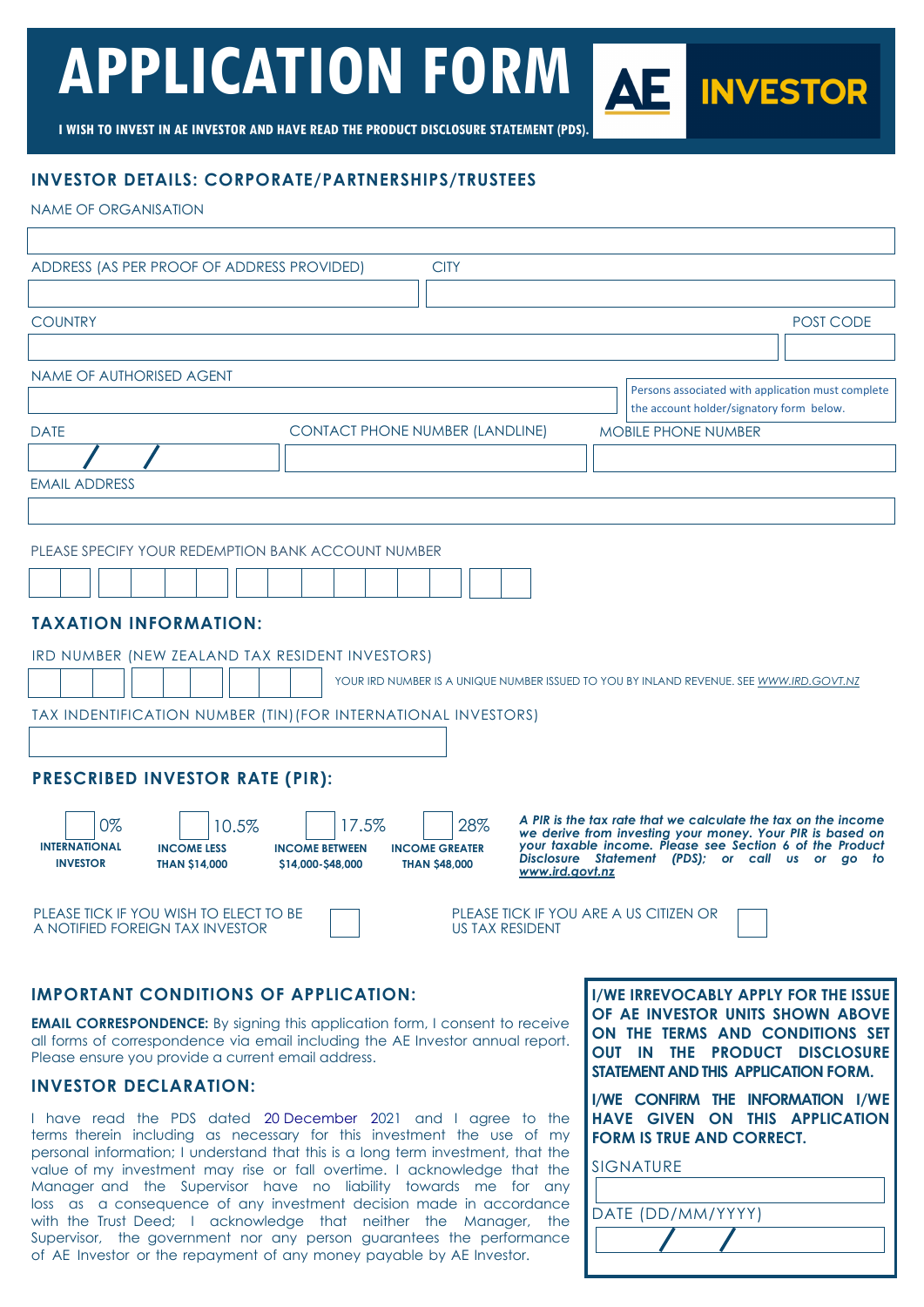#### **TRUST, COMPANY, PARTNERSHIP, INCORPORATED COMPANY OR SOCIETY OR ASSOCIATION:**

AE Investor requires identity and address identification for all persons associated with this account. For example Trustee's, Company Directors, Authorised Officers, Powers of Attorney or any other person authorised to operate the account or whom may significant influence decisions relating the account.

All persons associated as above, must complete the accountholder/signatory form below. AE Investor also requires copies of any Trust Deeds, names and dates of birth of all Trust beneficiaries. Partnership Agreements, Company Certificate of Incorporation and Constitution. Incorporated Society or Association copies of any constitution document.

#### **INVESTMENT DETAILS:**

| I apply to invest the below amount in AE Investor:                                                                                                                                                 |                                     |                                                  |                                                                                                                                                                                              |
|----------------------------------------------------------------------------------------------------------------------------------------------------------------------------------------------------|-------------------------------------|--------------------------------------------------|----------------------------------------------------------------------------------------------------------------------------------------------------------------------------------------------|
| US\$ 1<br>I NZ\$                                                                                                                                                                                   |                                     | (Please select)                                  |                                                                                                                                                                                              |
| I will remit the application monies to the below account (select one)                                                                                                                              |                                     |                                                  |                                                                                                                                                                                              |
| In NEW ZEALAND DOLLARS to 12:<br><b>ACCOUNT NAME: AE NOMINEES LIMITED</b><br>ACCOUNT NUMBER: 12-3198-0066681-00<br><b>BANK: ASB Bank. 12 Jellicoe Street. Auckland 1010.</b><br><b>New Zealand</b> |                                     |                                                  | In US DOLLARS to 2:<br><b>ACCOUNT NAME: AE NOMINEES LIMITED</b><br><b>ACCOUNT NUMBER: 26853537-USD-26</b><br><b>BANK: ASB Bank. 12 Jellicoe Street. Auckland 1010.</b><br><b>New Zealand</b> |
| Please include the following detail<br>when making your payment:                                                                                                                                   | Particulars:<br>Code:<br>Reference: | <b>Investor First Name</b><br><b>Family Name</b> | IRD number (8 or 9 digits only no spaces or extra characters)                                                                                                                                |

<sup>1</sup> By remitting this application monies in New Zealand dollars, I understand that AE Investor will convert the currency to US dollars at the rate offered by its bank.

<sup>2</sup>Subject to the Manager's approval, the units will be issued by AE Investor on the day it receives cleared monies in the above named US dollar account. And the *units shall issue at the price of the units that day .* 

I have remitted via electronic bank transfer to one of the above accounts from an AML/CFT compliant bank.

#### **SUPPORTING DOCUMENTS:**

Please forward your completed application and photo and address Identification to info@Always-Ethical.com and our staff will contact you and certify your documents.

Before we can accept your application to invest with AE Investor, we are required to verify your identity and address. If you are unable to provide the below documentation, please contact us (0800 4 262624) or info@Always-Ethical.com and we will work with you to arrange suitable alternative documentation.

Alternatively, copies of your identity documents must be legible, and certified by a representative from the Manager or an approved referee.

An approved referee must be at least 16 years of age and one of the following: Police officer, Justice of the Peace, New Zealand registered lawyer, accountant, doctor or teacher, Notary Public or a Member of Parliament who is not related to you or your spouse and does not live at the same address as you. The approved referee must view the original version of the document (not a copy), before writing their name, occupation, date, signature and a statement to the effect that the document is a certified copy of the original document sighted.

If you are applying to invest jointly with other persons/parties you will need to provide application details for all persons/parties

#### **IMPORTANT CONDITIONS OF APPLICATION**

**PRIVACY ACT:** The information you provide us either in this application or in the future may be used by Always-Ethical

Limited (the Manager), the Supervisor, and any related entities of either, the Financial Markets Authority (FMA), your financial adviser or the distribution entity through which you invested with AE Investor (if applicable) and by other service providers to AE Investor to provide services in relation to your investment. You may ask to be shown the information held about you, and if any of the information is incorrect, ask for it to be corrected. On request we will also provide you with the name and address of any entity to which information has been disclosed. If you do not provide the information requested on this application form, we may be unable to process your application.

| <b>PERSONS 18 AND OVER - OPTION 1</b>       | <b>PERSONS 18 AND OVER - OPTION 2 CHILDREN (UNDER 18)</b> |                                                                      |
|---------------------------------------------|-----------------------------------------------------------|----------------------------------------------------------------------|
| Passport (pages containing name,            | Full birth certificate                                    | One of the following:                                                |
| date of birth, photograph<br>and signature) | Plus one of the following:                                | Full birth certificate                                               |
| New Zealand driver's licence                | Overseas driver's licence                                 | Passport                                                             |
|                                             | 18+ card                                                  | Plus identification (as per option                                   |
|                                             |                                                           | 1 or 2) for parents/guardians who<br>have co-signed the application. |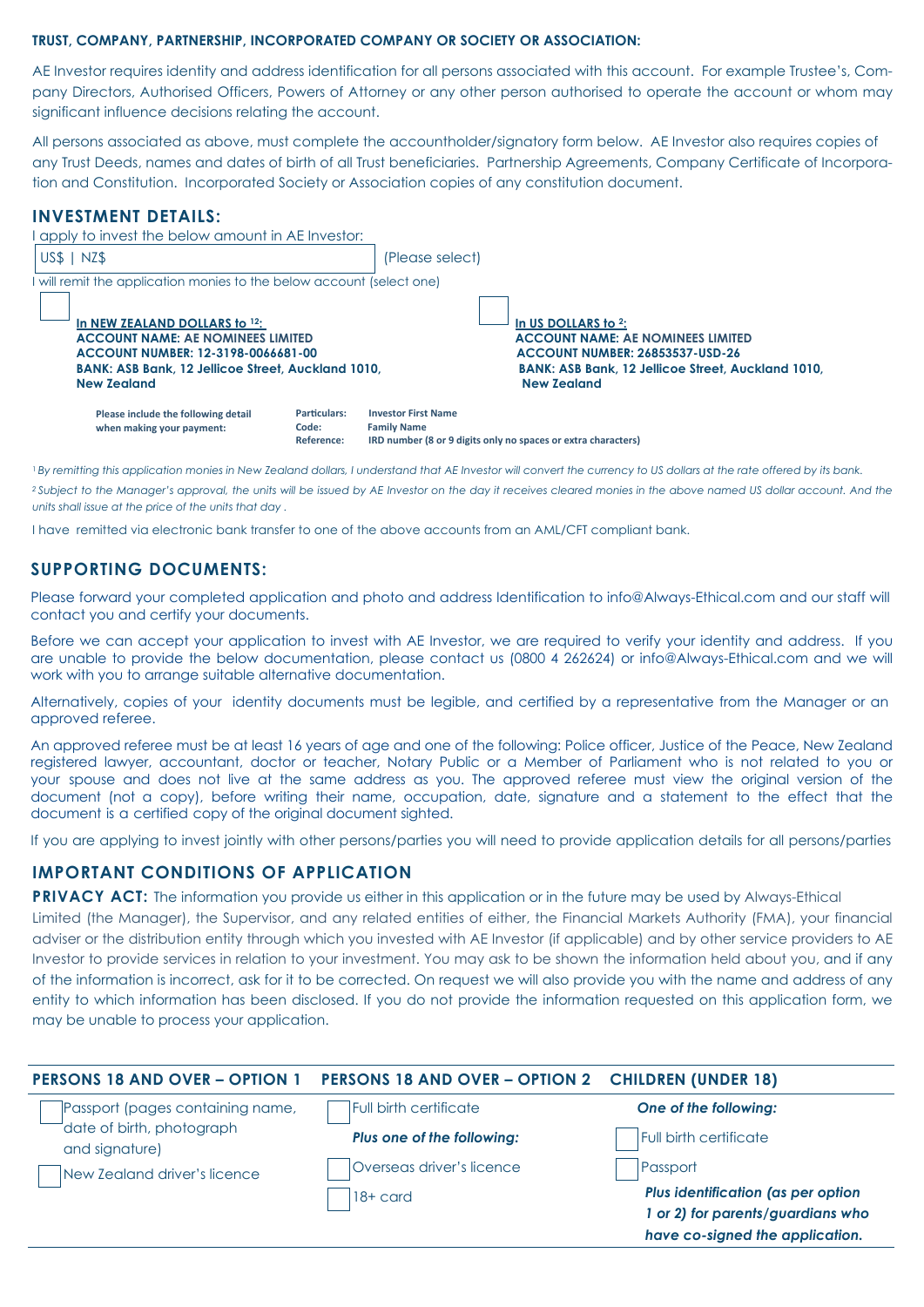### **CORPORATE/ PARTNERSHIP/TRUSTEES/etc ACCOUNT HOLDER/SIGNATORY FORM**

**ALL PERSONS ASSOCIATED WITH AN ACCOUNT APPLICATION MUST PROVIDE THEIR DETAILS BY COMPLETING THIS FORM AND SUPPLY DOCUMENTS VERIFYING THEIR IDENTITY AND RESIDENTIAL ADDRESS. THIS INCLUDES PERSONS ACTING UNDER POWER OF ATTORNEY, TRUSTEES, COMPANY DIRECTORS, SHAREHOLDERSWHO CONTROL MORE THAN 25%OF THE ENTITY THAT IS INVESTING, AUTHORISED OFFICIALS OR OFFICERS AND ANY OTHER PERSON AUTHORISED TO OPERATE THE ACCOUNT.**



#### **1. ADDITIONAL ACCOUNT HOLDER/SIGNATORY DETAILS**

#### **2. ADDITIONAL ACCOUNT HOLDER/SIGNATORY DETAILS**

|                                                | RELATIONSHIP TO THE ACCOUNT (i.e. trustee, director, etc.)                                                                                                                                                                            |                                                                                                             |                                                |                                                                                                                                                                                                                                      | RELATIONSHIP TO THE ACCOUNT (i.e. trustee, director, etc.)                                                                                                                                                                              |  |  |  |
|------------------------------------------------|---------------------------------------------------------------------------------------------------------------------------------------------------------------------------------------------------------------------------------------|-------------------------------------------------------------------------------------------------------------|------------------------------------------------|--------------------------------------------------------------------------------------------------------------------------------------------------------------------------------------------------------------------------------------|-----------------------------------------------------------------------------------------------------------------------------------------------------------------------------------------------------------------------------------------|--|--|--|
| ROLE IN RELATION TO THE ENTITY (if applicable) |                                                                                                                                                                                                                                       |                                                                                                             | ROLE IN RELATION TO THE ENTITY (if applicable) |                                                                                                                                                                                                                                      |                                                                                                                                                                                                                                         |  |  |  |
| <b>TITLE</b>                                   | <b>FIRST NAME</b>                                                                                                                                                                                                                     | <b>MIDDLE</b><br>NAME(S)                                                                                    | <b>TITLE</b>                                   | <b>FIRST NAME</b>                                                                                                                                                                                                                    | <b>MIDDLE</b><br>NAME(S)                                                                                                                                                                                                                |  |  |  |
| <b>LAST NAME</b>                               |                                                                                                                                                                                                                                       |                                                                                                             | <b>LAST NAME</b>                               |                                                                                                                                                                                                                                      |                                                                                                                                                                                                                                         |  |  |  |
|                                                | DATE OF BIRTH (DD/MM/YYYY)                                                                                                                                                                                                            |                                                                                                             |                                                | DATE OF BIRTH (DD/MM/YYYY)                                                                                                                                                                                                           |                                                                                                                                                                                                                                         |  |  |  |
|                                                | <b>CONTACT PHONE NUMBER</b>                                                                                                                                                                                                           |                                                                                                             |                                                | <b>CONTACT PHONE NUMBER</b>                                                                                                                                                                                                          |                                                                                                                                                                                                                                         |  |  |  |
| <b>EMAIL ADDRESS</b>                           |                                                                                                                                                                                                                                       |                                                                                                             | <b>EMAIL ADDRESS</b>                           |                                                                                                                                                                                                                                      |                                                                                                                                                                                                                                         |  |  |  |
| <b>ADDRESS</b>                                 |                                                                                                                                                                                                                                       |                                                                                                             | <b>ADDRESS</b>                                 |                                                                                                                                                                                                                                      |                                                                                                                                                                                                                                         |  |  |  |
| POST CODE                                      | <b>COUNTRY</b>                                                                                                                                                                                                                        |                                                                                                             | POST CODE                                      | <b>COUNTRY</b>                                                                                                                                                                                                                       |                                                                                                                                                                                                                                         |  |  |  |
|                                                | <b>TAXATION INFORMATION</b><br>IRD NUMBER/ TAX IDENTIFICATION NUMBER (international)<br>PLEASE TICK IF YOU WISH TO ELECT TO BE<br>A NOTIFIED FOREIGN TAX INVESTOR<br>PLEASE TICK IF YOU ARE A US CITIZEN OR<br><b>US TAX RESIDENT</b> |                                                                                                             |                                                | <b>TAXATION INFORMATION</b><br>IRD NUMBER/TAX IDENTIFICATION NUMBER (international)<br>PLEASE TICK IF YOU WISH TO ELECT TO BE<br>A NOTIFIED FOREIGN TAX INVESTOR<br>PLEASE TICK IF YOU ARE A US CITIZEN OR<br><b>US TAX RESIDENT</b> |                                                                                                                                                                                                                                         |  |  |  |
| <b>INTERNATIONAL</b><br><b>INVESTOR</b>        | PRESCRIBED INVESTOR RATE (PIR)* (Please select one)<br>*For more information on calculating your PIR see www.ird.govt.nz<br>0%<br>10.5%<br><b>INCOME LESS</b><br><b>THAN \$14,000</b>                                                 | 17.5%<br>28%<br><b>INCOME BETWEEN</b><br><b>INCOME GREATER</b><br>\$14,000-\$48,000<br><b>THAN \$48,000</b> | <b>INTERNATIONAL</b><br><b>INVESTOR</b>        | 0%<br>10.5%<br><b>INCOME LESS</b><br><b>THAN \$14,000</b>                                                                                                                                                                            | PRESCRIBED INVESTOR RATE (PIR)* (Please select one)<br>*For more information on calculating your PIR see www.ird.govt.nz<br>17.5%<br>28%<br><b>INCOME BETWEEN</b><br><b>INCOME GREATER</b><br>\$14,000-\$48,000<br><b>THAN \$48,000</b> |  |  |  |
| <b>SIGNATURE</b>                               |                                                                                                                                                                                                                                       |                                                                                                             | <b>SIGNATURE</b>                               |                                                                                                                                                                                                                                      |                                                                                                                                                                                                                                         |  |  |  |
|                                                | DATE (DD/MM/YYYY)                                                                                                                                                                                                                     |                                                                                                             |                                                | DATE (DD/MM/YYYY)                                                                                                                                                                                                                    |                                                                                                                                                                                                                                         |  |  |  |